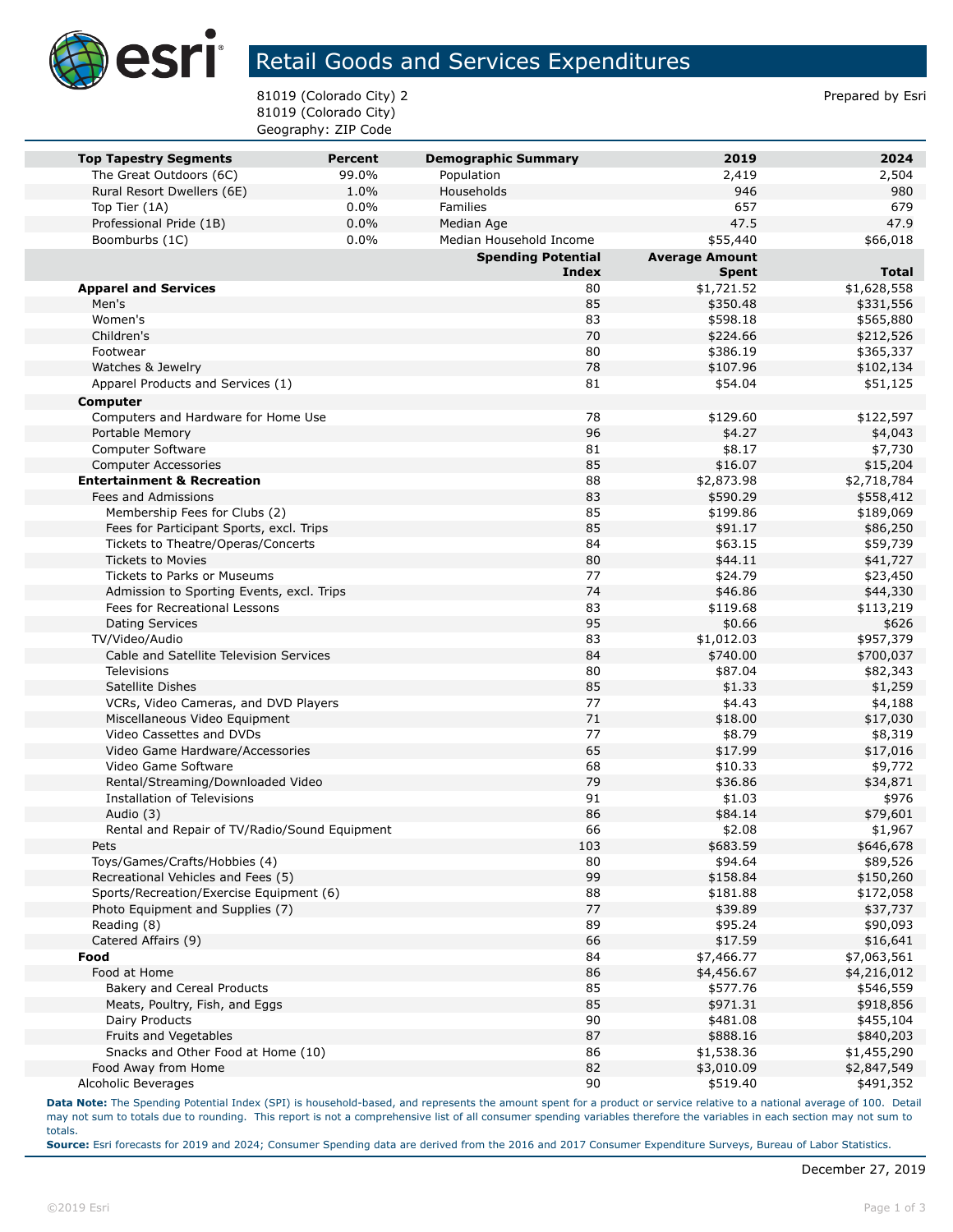

## Retail Goods and Services Expenditures

81019 (Colorado City) 2 and 31019 (Colorado City) 2 81019 (Colorado City) Geography: ZIP Code

|                                            | <b>Spending Potential</b><br><b>Index</b> | <b>Average Amount</b><br><b>Spent</b> | <b>Total</b> |
|--------------------------------------------|-------------------------------------------|---------------------------------------|--------------|
| <b>Financial</b>                           |                                           |                                       |              |
| Value of Stocks/Bonds/Mutual Funds         | 97                                        | \$20,879.34                           | \$19,751,854 |
| Value of Retirement Plans                  | 93                                        | \$88,585.68                           | \$83,802,054 |
| Value of Other Financial Assets            | 91                                        | \$5,162.33                            | \$4,883,564  |
| Vehicle Loan Amount excluding Interest     | 79                                        | \$2,250.25                            | \$2,128,736  |
| Value of Credit Card Debt                  | 82                                        | \$2,016.09                            | \$1,907,220  |
| Health                                     |                                           |                                       |              |
| Nonprescription Drugs                      | 84                                        | \$121.02                              | \$114,489    |
| <b>Prescription Drugs</b>                  | 84                                        | \$305.93                              | \$289,412    |
| Eyeglasses and Contact Lenses              | 86                                        | \$78.21                               | \$73,983     |
| Home                                       |                                           |                                       |              |
| Mortgage Payment and Basics (11)           | 93                                        | \$9,394.44                            | \$8,887,140  |
| Maintenance and Remodeling Services        | 99                                        | \$2,117.99                            | \$2,003,620  |
| Maintenance and Remodeling Materials (12)  | 108                                       | \$526.34                              | \$497,915    |
| Utilities, Fuel, and Public Services       | 84                                        | \$4,099.08                            | \$3,877,732  |
| <b>Household Furnishings and Equipment</b> |                                           |                                       |              |
| Household Textiles (13)                    | 79                                        | \$78.65                               | \$74,400     |
| Furniture                                  | 79                                        | \$482.48                              | \$456,429    |
| Rugs                                       | 72                                        | \$23.41                               | \$22,147     |
| Major Appliances (14)                      | 90                                        | \$320.12                              | \$302,837    |
| Housewares (15)                            | 87                                        | \$92.27                               | \$87,288     |
| Small Appliances                           | 83                                        | \$40.11                               | \$37,941     |
| Luggage                                    | 78                                        | \$10.97                               | \$10,376     |
| Telephones and Accessories                 | 103                                       | \$77.62                               | \$73,433     |
| <b>Household Operations</b>                |                                           |                                       |              |
| Child Care                                 | 69                                        | \$352.44                              | \$333,413    |
| Lawn and Garden (16)                       | 98                                        | \$460.80                              | \$435,921    |
| Moving/Storage/Freight Express             | 82                                        | \$54.54                               | \$51,591     |
| Housekeeping Supplies (17)                 | 85                                        | \$636.81                              | \$602,422    |
| <b>Insurance</b>                           |                                           |                                       |              |
| Owners and Renters Insurance               | 89                                        | \$518.28                              | \$490,290    |
| Vehicle Insurance                          | 81                                        | \$1,252.46                            | \$1,184,827  |
| Life/Other Insurance                       | 82                                        | \$379.16                              | \$358,688    |
| Health Insurance                           | 87                                        | \$3,412.22                            | \$3,227,962  |
| Personal Care Products (18)                | 77                                        | \$387.57                              | \$366,643    |
| School Books and Supplies (19)             | 81                                        | \$125.34                              | \$118,569    |
| Smoking Products                           | 79                                        | \$319.79                              | \$302,517    |
| Transportation                             |                                           |                                       |              |
| Payments on Vehicles excluding Leases      | 82                                        | \$2,073.61                            | \$1,961,631  |
| Gasoline and Motor Oil                     | 85                                        | \$1,943.77                            | \$1,838,807  |
| Vehicle Maintenance and Repairs            | 86                                        | \$981.97                              | \$928,943    |
| <b>Travel</b>                              |                                           |                                       |              |
| Airline Fares                              | 89                                        | \$485.97                              | \$459,732    |
| Lodging on Trips                           | 90                                        | \$561.32                              | \$531,006    |
| Auto/Truck Rental on Trips                 | 86                                        | \$22.49                               | \$21,275     |
| Food and Drink on Trips                    | 89                                        | \$480.55                              | \$454,596    |

**Data Note:** The Spending Potential Index (SPI) is household-based, and represents the amount spent for a product or service relative to a national average of 100. Detail may not sum to totals due to rounding. This report is not a comprehensive list of all consumer spending variables therefore the variables in each section may not sum to totals. **Source:** Esri forecasts for 2019 and 2024; Consumer Spending data are derived from the 2016 and 2017 Consumer Expenditure Surveys, Bureau of Labor Statistics.